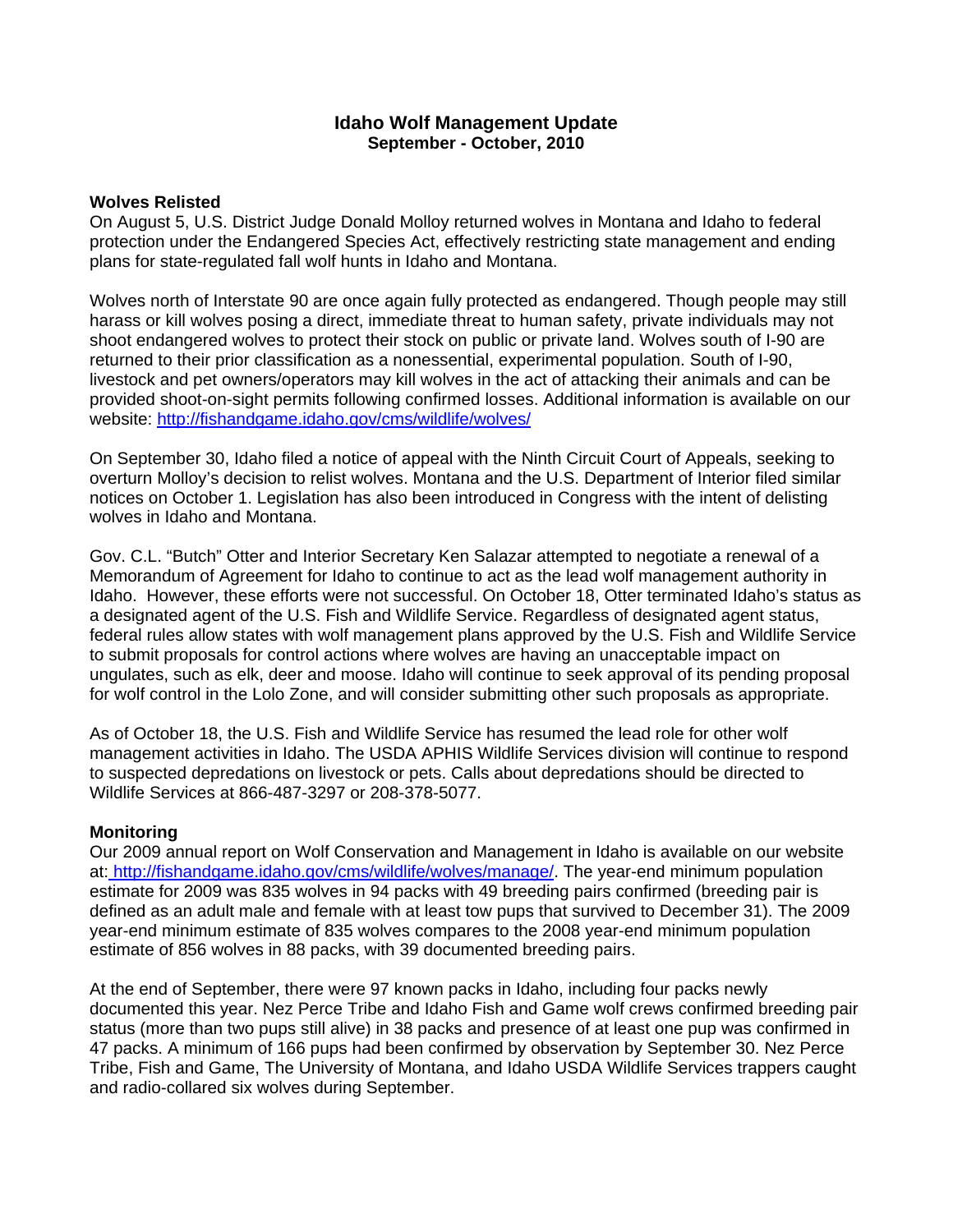## **Management and Control Actions**

In response to the court ruling to relist wolves, Idaho Fish and Game completed a proposal to reduce wolf numbers in the Lolo elk management zone in north-central Idaho under provisions Section 10(j) of the Endangered Species Act to address unacceptable impacts of wolf predation to the elk population. About 2,000 comments were received on the proposal. A final proposal was submitted to the U.S. Fish and Wildlife Service on September 24. The proposal is available at: http://fishandgame.idaho.gov/cms/wildlife/wolves/manage/reduceProposal.cfm.

Defenders of Wildlife ended their program to compensate ranchers for livestock losses confirmed to have been caused by wolves in December. The Idaho Governor's Office of Species Conservation manages the state wolf compensation program.

Idaho USDA Wildlife Services reported their personnel confirmed that wolves killed nine calves and seven sheep and injured a guard dog in September. Probable wolf depredations included two calves killed, two calves injured and one sheep injured. In response to these and previous depredations, Wildlife Services killed six wolves and radio-collared and released one wolf. Confirmed year-to-date depredations through September 30 were 49 percent lower in 2010 than during the same period in 2009. The reduction in depredation activity is likely the result of wolves removed during the 2009-2010 hunting season combined with increased efforts to remove wolves in packs with a chronic history of depredations.

In early October, results came back on the suspected wolf-dog hybrid reported killed on July 6 for depredation on domestic sheep in Franklin Basin (see July wolf management update). DNA analysis confirmed that one parent of that animal was a purebred German shepherd dog.

Confirmed wolf depredations and mortalities from 2003–2010 are reported in Table 2.

### **Research**

Idaho Fish and Game research biologists continue to monitor wolves, elk, and moose in the North Fork Clearwater study area and wolves and elk in the Lowman study area. Fish and Game research efforts have documented that wolf predation is the leading cause of mortality of cow and calf elk in some elk management zones. As a result, not enough calves survive to offset adult cow mortality, causing these elk populations to continue to decline.

University of Montana researchers wrapped up field work on "biofences" in three wolf pack territories in Idaho this summer. Preliminary results have shown wolves investigating the scent-marks along the biofence and sign surveys have found little wolf use of areas where the biofence is attempting to exclude wolves. Sign survey data and satellite data from collared wolves in these packs will be analyzed in the fall to determine whether the biofence was effective. If proven effective, biofencing may be an additional tool to mitigate wolf/livestock conflict.

University of Montana crews continued their work on their wolf population monitoring techniques project. More information on the University of Montana's research project can be found at: http://www.umt.edu/mcwru/personnel/ausband/default.aspx.

### **Information and Education**

Additional information and updates can be viewed at: http://fishandgame.idaho.gov/cms/wildlife/wolves/.